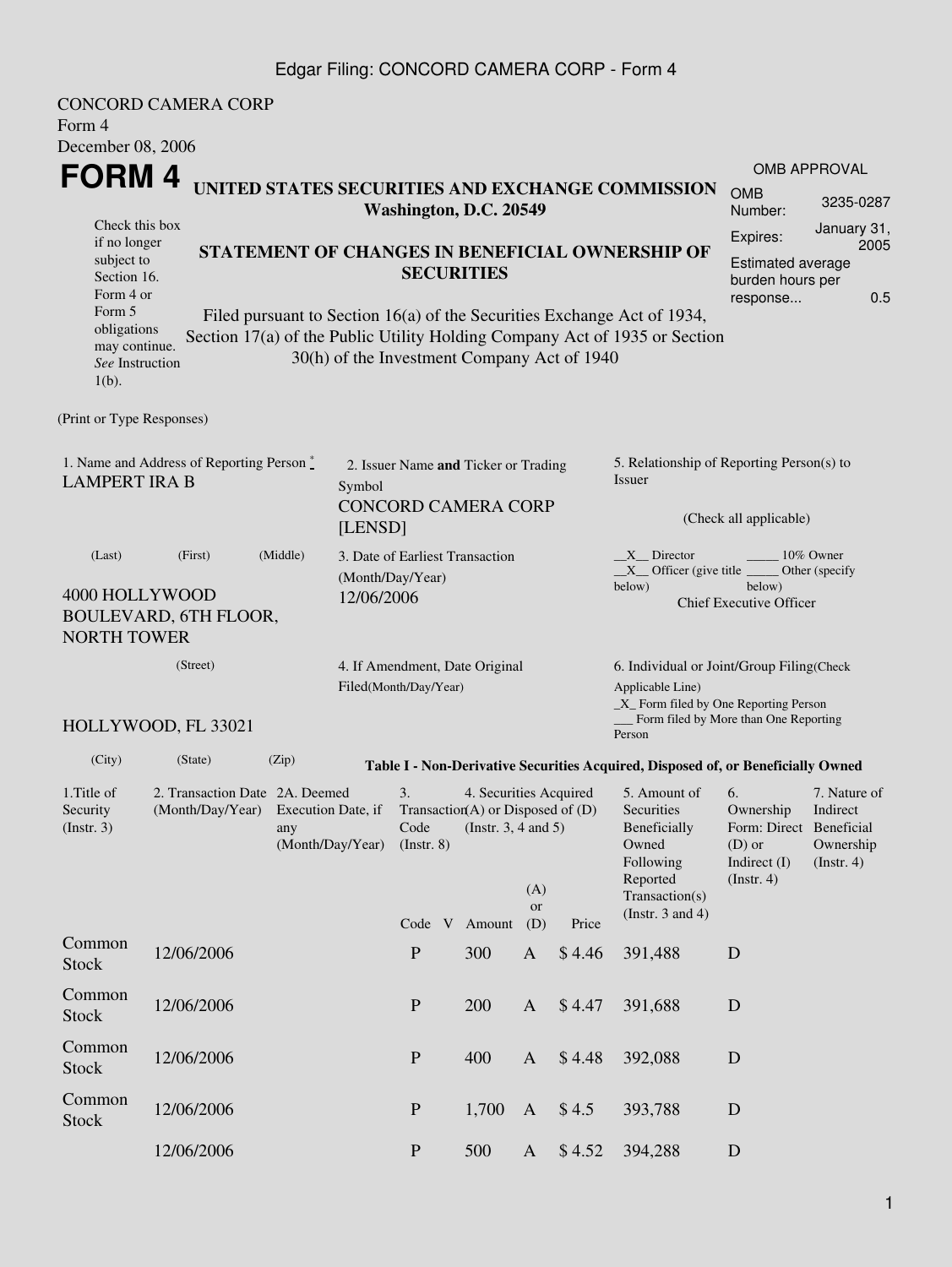| Common<br><b>Stock</b> |            |             |       |              |              |         |   |
|------------------------|------------|-------------|-------|--------------|--------------|---------|---|
| Common<br><b>Stock</b> | 12/06/2006 | ${\bf P}$   | 200   | A            | \$4.6        | 394,488 | D |
| Common<br><b>Stock</b> | 12/06/2006 | P           | 100   | $\mathbf{A}$ | \$4.65       | 394,588 | D |
| Common<br><b>Stock</b> | 12/06/2006 | ${\bf P}$   | 1,100 | A            | \$4.68       | 395,688 | D |
| Common<br><b>Stock</b> | 12/07/2006 | $\mathbf P$ | 1,659 | A            | \$4.61       | 397,347 | D |
| Common<br>Stock        | 12/07/2006 | P           | 500   | $\mathbf{A}$ | \$4.65       | 397,847 | D |
| Common<br><b>Stock</b> | 12/07/2006 | $\mathbf P$ | 1,000 | A            | \$4.8        | 398,847 | D |
| Common<br><b>Stock</b> | 12/07/2006 | ${\bf P}$   | 1,000 | A            | \$<br>4.8482 | 399,847 | D |

Reminder: Report on a separate line for each class of securities beneficially owned directly or indirectly.

**Persons who respond to the collection of information contained in this form are not required to respond unless the form displays a currently valid OMB control number.** SEC 1474

(9-02)

#### **Table II - Derivative Securities Acquired, Disposed of, or Beneficially Owned (***e.g.***, puts, calls, warrants, options, convertible securities)**

| 1. Title of<br>Derivative<br>Security<br>(Insert. 3) | $\overline{2}$ .<br>Conversion<br>or Exercise<br>Price of<br>Derivative<br>Security | 3. Transaction Date 3A. Deemed<br>(Month/Day/Year) Execution Date, if | any<br>(Month/Day/Year) | 4.<br>TransactionNumber<br>Code<br>$($ Instr. $8)$ | 5.<br>of<br>Derivative<br>Securities<br>Acquired<br>$(A)$ or<br>Disposed<br>of $(D)$<br>$($ Instr. 3,<br>$4$ , and $5$ ) | 6. Date Exercisable and<br><b>Expiration Date</b><br>(Month/Day/Year) |                    | 7. Title and<br>Amount of<br>Securities | Underlying<br>(Instr. $3$ and $4$ )                  | 8. Price of<br>Derivative<br>Security<br>(Insert, 5) | 9. Nu<br>Deriy<br>Secur<br>Bene<br>Owne<br>Follo<br>Repo<br>Trans<br>$($ Instr |
|------------------------------------------------------|-------------------------------------------------------------------------------------|-----------------------------------------------------------------------|-------------------------|----------------------------------------------------|--------------------------------------------------------------------------------------------------------------------------|-----------------------------------------------------------------------|--------------------|-----------------------------------------|------------------------------------------------------|------------------------------------------------------|--------------------------------------------------------------------------------|
|                                                      |                                                                                     |                                                                       |                         | Code<br>V                                          | (D)<br>(A)                                                                                                               | Date<br>Exercisable                                                   | Expiration<br>Date | Title                                   | Amount<br><b>or</b><br>Number<br>of<br><b>Shares</b> |                                                      |                                                                                |

# **Reporting Owners**

| <b>Reporting Owner Name / Address</b> | <b>Relationships</b> |              |         |       |  |  |  |  |
|---------------------------------------|----------------------|--------------|---------|-------|--|--|--|--|
|                                       | Director             | $10\%$ Owner | Officer | Other |  |  |  |  |